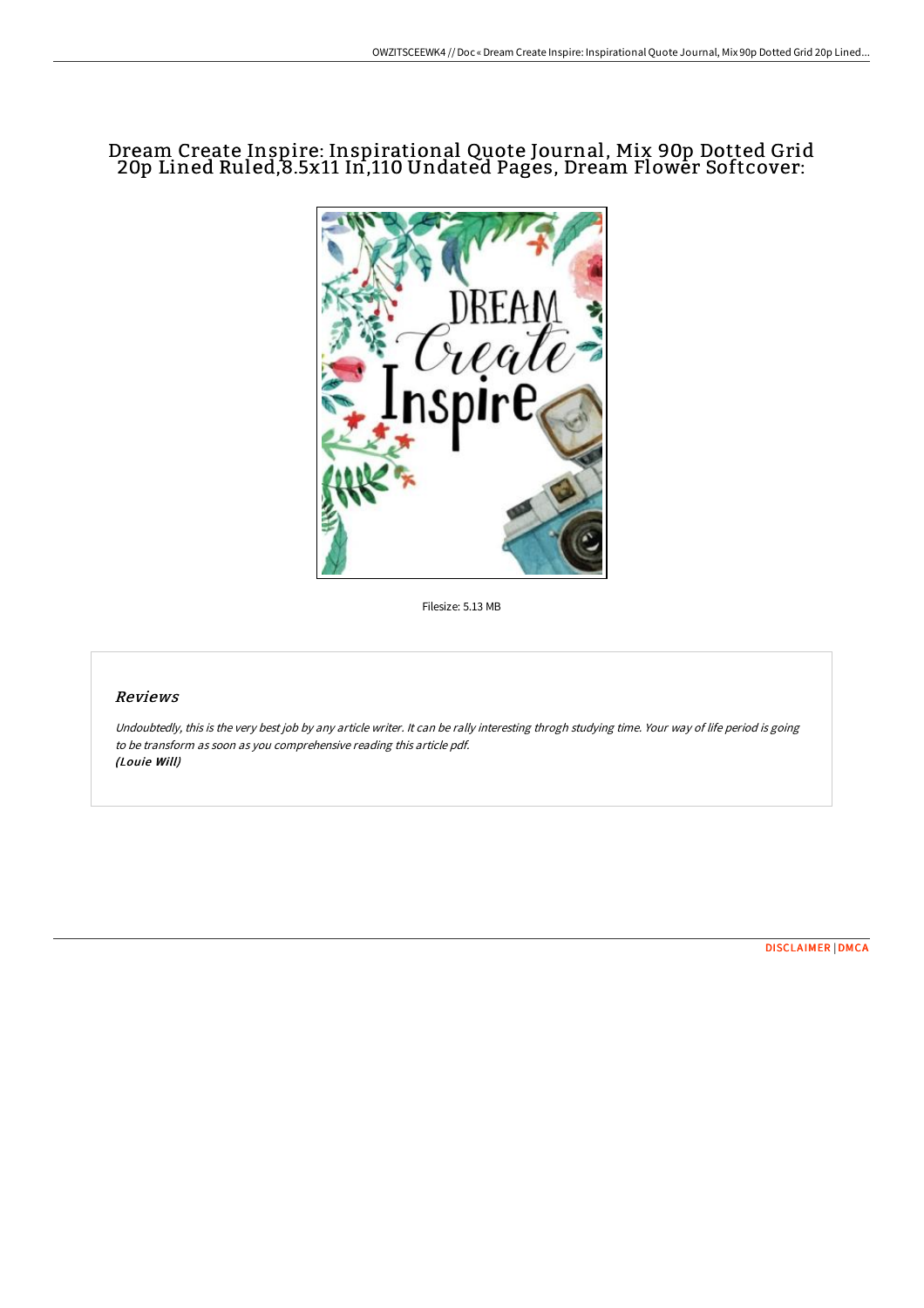### DREAM CREATE INSPIRE: INSPIRATIONAL QUOTE JOURNAL, MIX 90P DOTTED GRID 20P LINED RULED,8.5X11 IN,110 UNDATED PAGES, DREAM FLOWER SOFTCOVER:



Createspace Independent Publishing Platform, 2017. PAP. Condition: New. New Book. Shipped from US within 10 to 14 business days. THIS BOOK IS PRINTED ON DEMAND. Established seller since 2000.

 $\mathbf{r}$ Read Dream Create Inspire: [Inspirational](http://albedo.media/dream-create-inspire-inspirational-quote-journal.html) Quote Journal, Mix 90p Dotted Grid 20p Lined Ruled,8.5x11 In,110 Undated Pages, Dream Flower Softcover: Online

 $\overline{E}$  Download PDF Dream Create Inspire: [Inspirational](http://albedo.media/dream-create-inspire-inspirational-quote-journal.html) Quote Journal, Mix 90p Dotted Grid 20p Lined Ruled,8.5x11 In,110 Undated Pages, Dream Flower Softcover: